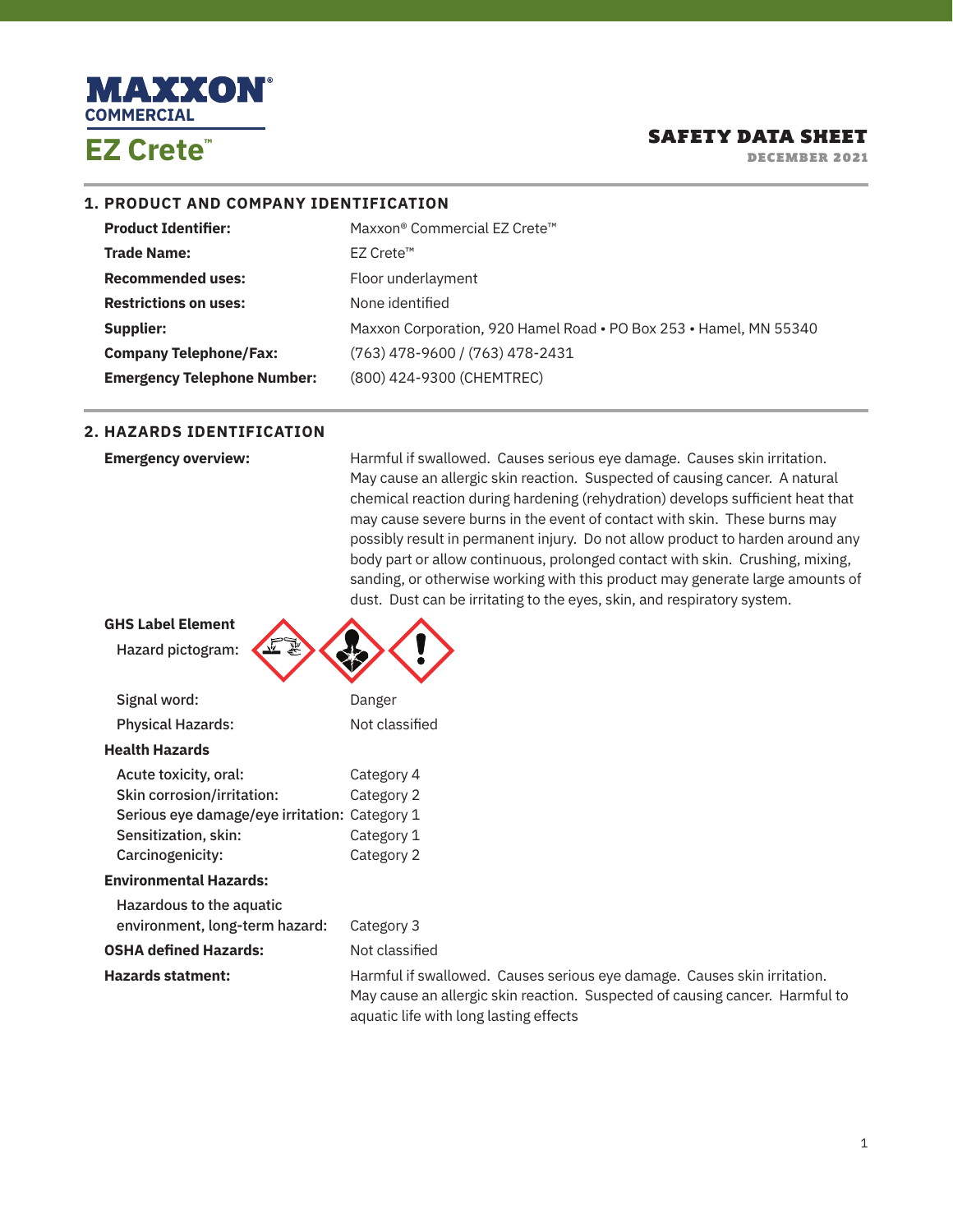

DECEMBER 2021

# **2. HAZARDS IDENTIFICATION** *Continued*

| <b>Precautionary statement</b> |                                                                                                                                                                                                                                                                                                                                                                                                                                                                                                                                               |
|--------------------------------|-----------------------------------------------------------------------------------------------------------------------------------------------------------------------------------------------------------------------------------------------------------------------------------------------------------------------------------------------------------------------------------------------------------------------------------------------------------------------------------------------------------------------------------------------|
| Prevention:                    | Obtain special instructions before use. Do not handle until all safety<br>precautions have been read and understood. Avoid breathing dust. Wash<br>thoroughly after handling. Do not eat, drink, or smoke when using this product.<br>Contaminated work clothing must not be allowed out of the workplace. Avoid<br>release to the environment. Wear protective gloves. Wear eye/face protection.<br>After mixing with water, do not allow prolonged contact with skin until the<br>product has completely hardened and cooled.               |
| Response:                      | If swallowed: Rinse mouth. Call a poison center/doctor if you feel unwell. If in<br>eyes: Rinse cautiously with water for several minutes. Remove contact lenses,<br>if present and easy to do. Continue rinsing. Immediately call a poison center/<br>doctor. If on skin: Wash with plenty of water. If skin irritation or rash occurs:<br>Get medical advice/attention. Take off contaminated clothing and wash before<br>reuse. If exposed or concerned: Get medical advice/attention. For specific<br>treatment see Section 4 on the SDS. |
| Storage:                       | Store locked up. Keep container tightly closed. Store away from strong acids,<br>phosphorus, diazomethane, and aluminum (at high temperatures). Protect from<br>moisture.                                                                                                                                                                                                                                                                                                                                                                     |
| Disposal:                      | Dispose of contents/container in accordance with applicable regulations.                                                                                                                                                                                                                                                                                                                                                                                                                                                                      |
| Hazard(s) not otherwise        |                                                                                                                                                                                                                                                                                                                                                                                                                                                                                                                                               |
| classified (HNOC):             | Heat develops as product hardens. May cause serious burns during hardening<br>(rehydration) resulting in possible permanent injury.                                                                                                                                                                                                                                                                                                                                                                                                           |
| Supplemental information:      | None.                                                                                                                                                                                                                                                                                                                                                                                                                                                                                                                                         |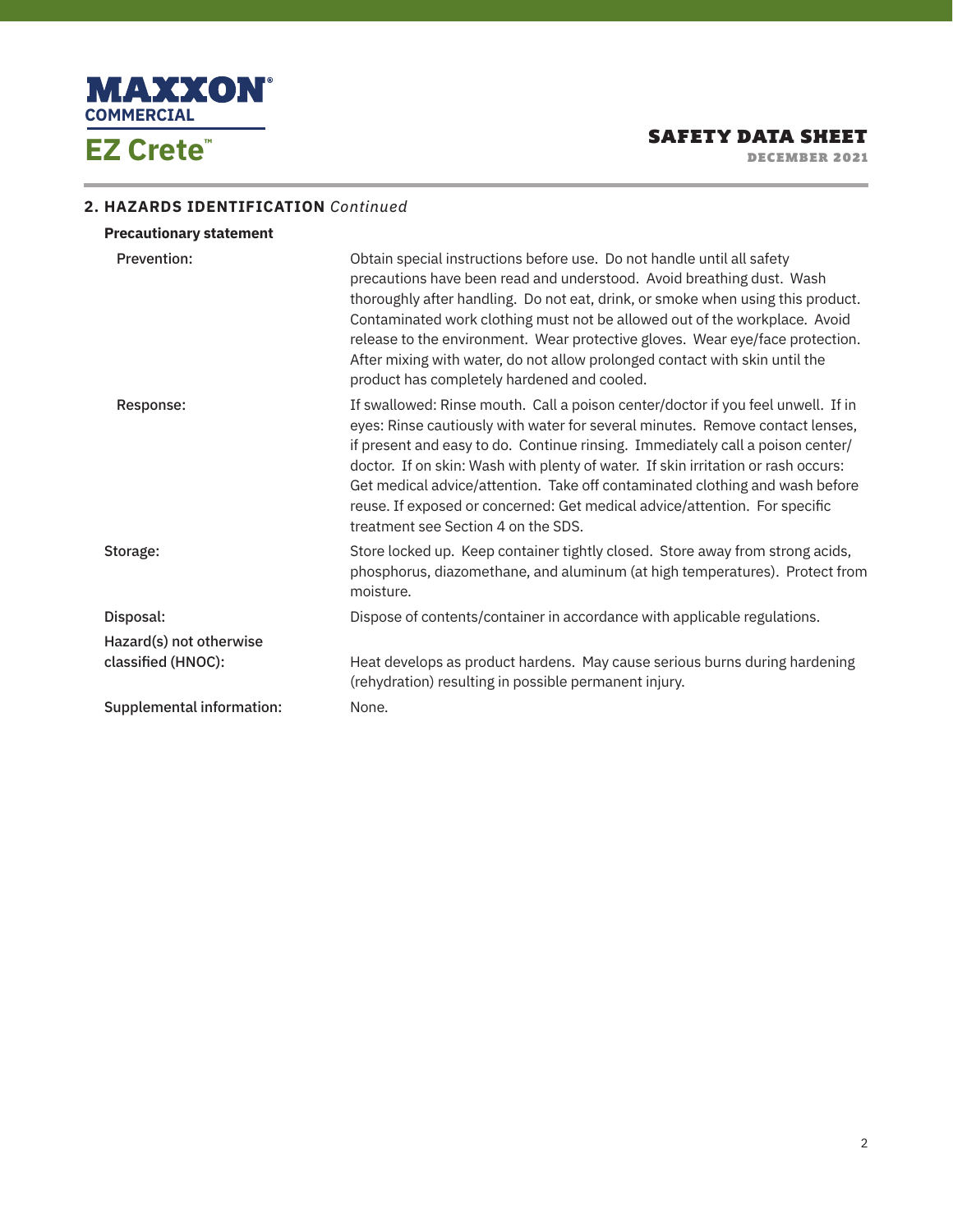

DECEMBER 2021

#### **3. COMPOSITION/INFORMATION ON INGREDIENTS**

|                              | <b>COMPONENTS</b>                                                                                                                                                                                                                                                                                 | CAS#       | <b>PERCENT</b> |
|------------------------------|---------------------------------------------------------------------------------------------------------------------------------------------------------------------------------------------------------------------------------------------------------------------------------------------------|------------|----------------|
|                              | Silica Sand Crystalline Quartz                                                                                                                                                                                                                                                                    | 14808-60-7 | 40-70          |
|                              | Cement, portland, chemicals                                                                                                                                                                                                                                                                       | 10101-41-4 | 24-70          |
|                              | <b>Portland Cement</b>                                                                                                                                                                                                                                                                            | 65997-15-1 | $2 - 7$        |
|                              | Calcium Oxide                                                                                                                                                                                                                                                                                     | 1305-78-8  | $1.2 - 5$      |
|                              | Amorphous Silica                                                                                                                                                                                                                                                                                  | 7631-86-9  | $1.2 - 5$      |
|                              | Crystalline Silica (Quartz)                                                                                                                                                                                                                                                                       | 14808-60-7 | $0.4 - 3.5$    |
|                              | Aluminum Oxide                                                                                                                                                                                                                                                                                    | 1344-28-1  | $0.4 - 3.5$    |
|                              | Magnesium Oxide                                                                                                                                                                                                                                                                                   | 1309-48-4  | $0.4 - 3.5$    |
|                              | <b>Iron Oxide</b>                                                                                                                                                                                                                                                                                 | 1309-37-1  | $0.2 - 1.0$    |
|                              | Sulfur Trioxide                                                                                                                                                                                                                                                                                   | 7446-11-9  | $0.2 - 1.0$    |
|                              | <b>Titanium Dioxide</b>                                                                                                                                                                                                                                                                           | 13463-67-7 | $0.1 - 0.7$    |
| <b>Composition comments:</b> | Gypsum (Calcium Sulfate), Portland cement, and fly ash contain naturally<br>occurring Crystalline Silica (Quartz) which is listed as a lung carcinogen. This<br>product also contains Titanium Dioxide, which is listed as a possible lung<br>carcinogen. See Section 8 for exposure information. |            |                |
| <b>4. FIRST AID MEASURES</b> |                                                                                                                                                                                                                                                                                                   |            |                |
| <b>Inhalation:</b>           | Remove to fresh air. If symptoms persist, get medical attention.                                                                                                                                                                                                                                  |            |                |
| <b>Skin Contact:</b>         | For skin contact, wash immediately with soap and water. If skin irritation or                                                                                                                                                                                                                     |            |                |

rash occurs: Get medical advice/attention. Take all contaminated clothing off immediately. Wash contaminated clothing before reuse. **Eye Contact:** Immediately flush eyes with plenty of water for at least 15 minutes. Remove

attention immediately.

**Ingestion: Rinse mouth.** Do not induce vomiting without advice from poison control center. If vomiting occurs, keep head low so that stomach content doesn't get into the lungs. May result in obstruction and irritation if ingested. Get medical attention.

contact lenses, if present and easy to do. Continue rinsing. Get medical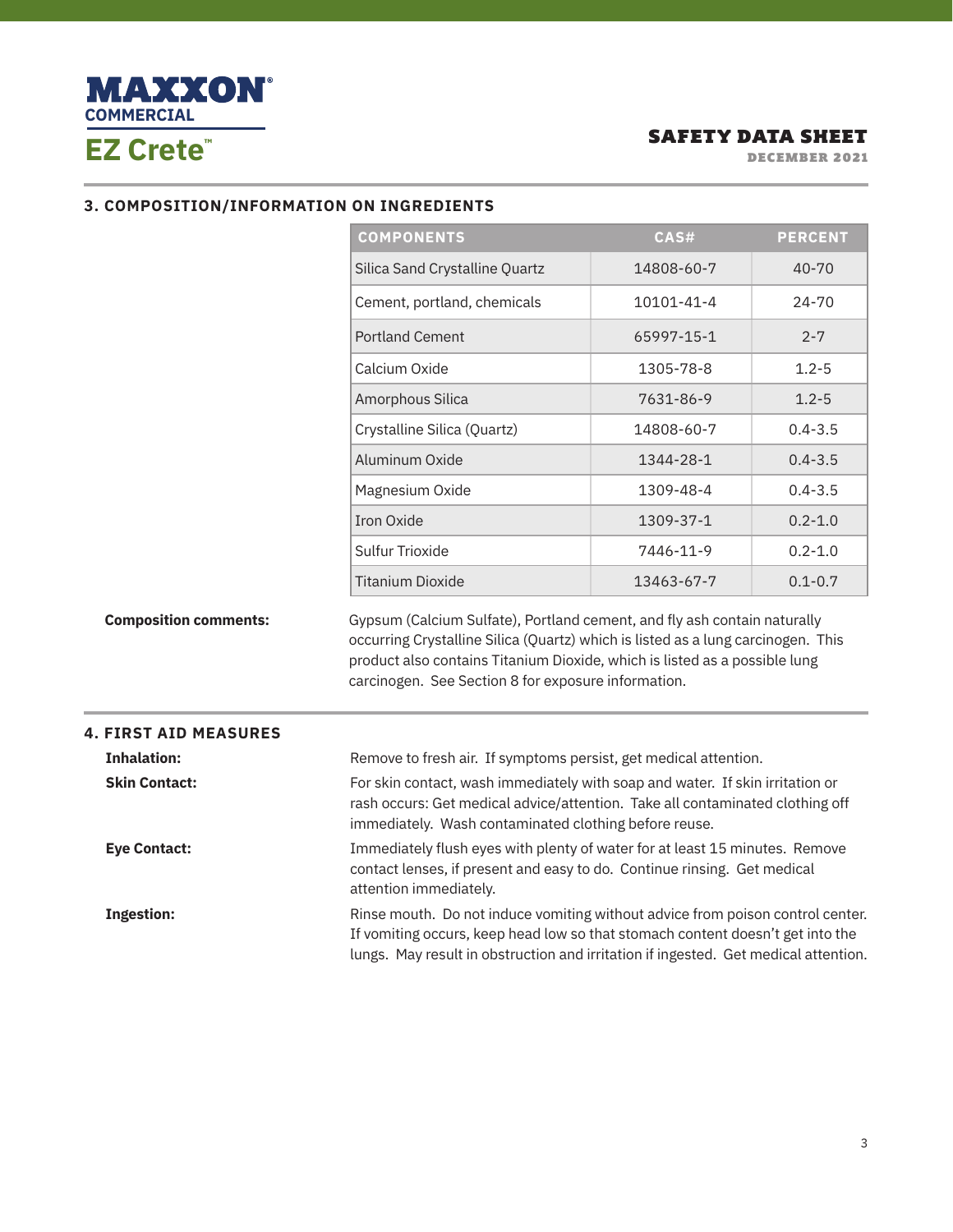

DECEMBER 2021

#### **4. FIRST AID MEASURES**

| Most important symptoms/<br>effects, acute and delayed: | Causes serious eye damage. Symptoms may include stinging, tearing, redness,<br>swelling, and blurred vision. Skin contact during hardening (rehydration) may<br>slowly develop sufficient heat that may cause severe burns possibly resulting in<br>permanent injury. Do not allow product to harden around any body part or allow<br>continuous, prolonged contact with skin. Handling can cause dry skin. May<br>cause an allergic skin reaction, Dermatitis, rash. Indication of any immediate<br>medical attention and special treatment needed: Provide general supportive<br>measures and treat symptomatically. Keep victim warm. Keep victim under<br>observation. Symptoms may be delayed. |
|---------------------------------------------------------|-----------------------------------------------------------------------------------------------------------------------------------------------------------------------------------------------------------------------------------------------------------------------------------------------------------------------------------------------------------------------------------------------------------------------------------------------------------------------------------------------------------------------------------------------------------------------------------------------------------------------------------------------------------------------------------------------------|
| <b>General information:</b>                             | Ensure that medical personnel are aware of the material(s) involved, and take<br>precautions to protect themselves. Show this Safety Data Sheet to the doctor in<br>attendance. Wash contaminated clothing before reuse.                                                                                                                                                                                                                                                                                                                                                                                                                                                                            |

#### **5. FIRE FIGHTING MEASURES**

| <b>Extinguishing Media:</b>                                        |                                                                                                                                                 |
|--------------------------------------------------------------------|-------------------------------------------------------------------------------------------------------------------------------------------------|
| Suitable extinguishing media:                                      | Use extinguishing measures that are appropriate to local circumstances and the<br>surrounding environment.                                      |
| Unsuitable extinguishing media:                                    | None known                                                                                                                                      |
| <b>Specific hazards arising from</b><br>the product:               | During fire, gases hazardous to health may form.                                                                                                |
| Special protective equipment and<br>precautions for fire-fighters: | Self-contained breathing apparatus, and full protective clothing must be worn in<br>case of fire.                                               |
| <b>Fire-fighting</b>                                               |                                                                                                                                                 |
| equipment/instructions:                                            | Firefighters should wear full protective clothing including self-contained<br>breathing apparatus. Use water to spray cool unopened containers. |
| <b>Specific Methods:</b>                                           | Use standard firefighting procedures, and consider the hazards of other involved<br>materials.                                                  |
| <b>General fire hazards:</b>                                       | No unusual fire or explosion hazards noted.                                                                                                     |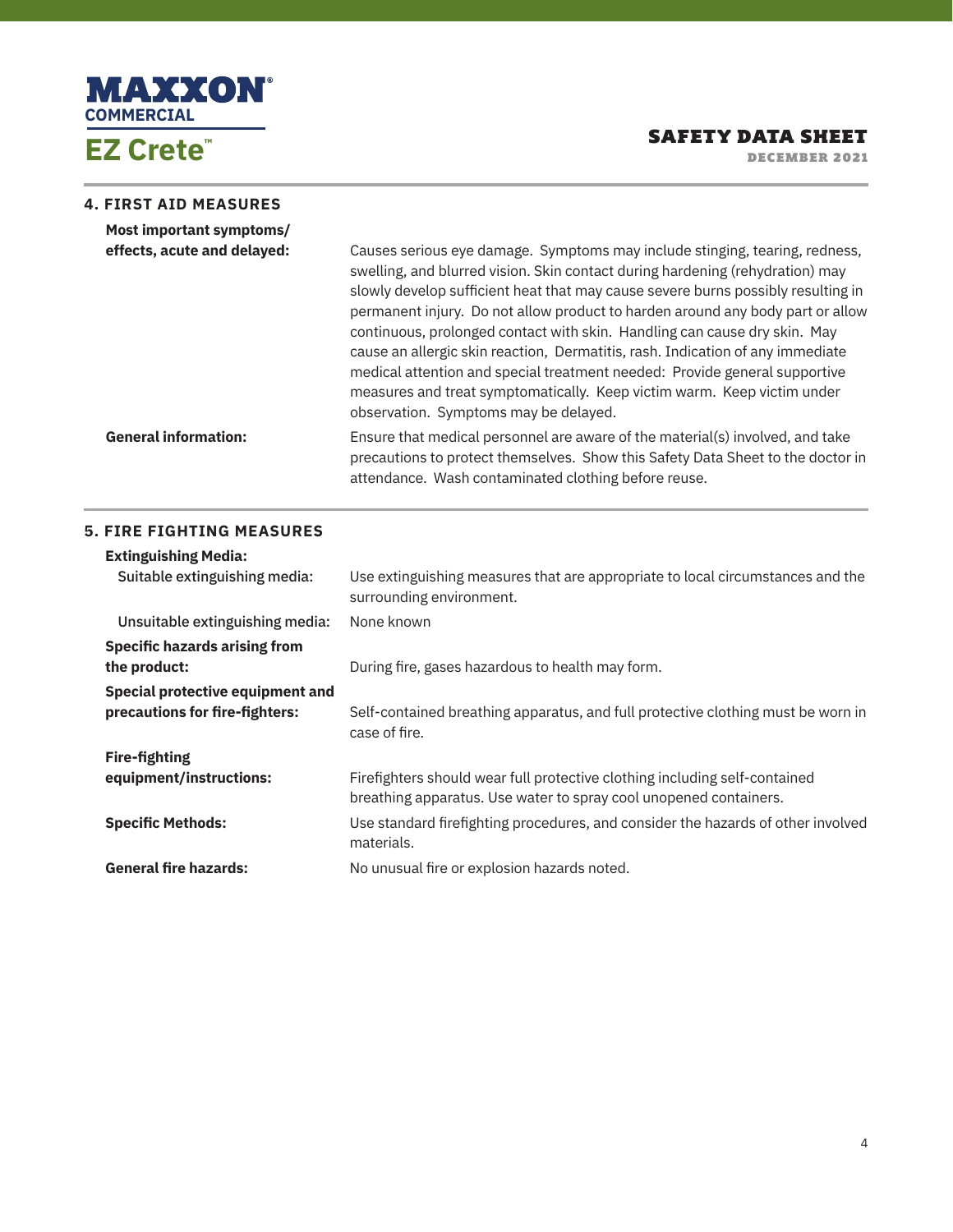

DECEMBER 2021

# **6. ACCIDENTAL RELEASE MEASURES**

| <b>Personal precautions, protective</b> |                                                                                                                                                                                                                                                                                                                                                                                                                                                           |
|-----------------------------------------|-----------------------------------------------------------------------------------------------------------------------------------------------------------------------------------------------------------------------------------------------------------------------------------------------------------------------------------------------------------------------------------------------------------------------------------------------------------|
| equipment and emergency                 |                                                                                                                                                                                                                                                                                                                                                                                                                                                           |
| procedures:                             | Keep people away from, and upwind of spill/leak. Wear appropriate protective<br>equipment and clothing during clean-up. Avoid inhalation of dust. Use a<br>NIOSH/MSHA approved respirator if there is a risk of exposure to dust/fumes<br>at levels exceeding the exposure limits. Ensure adequate ventilation. Local<br>authorities should be advised if significant spillages cannot be contained. Use<br>personal protection recommended in Section 8. |
| <b>Methods and materials for</b>        |                                                                                                                                                                                                                                                                                                                                                                                                                                                           |
| containment and cleaning up:            | Sweep up or gather material and place in appropriate container for disposal. If<br>sweeping of a contaminated area is necessary, use a dust suppressant agent<br>which does not react with the product. Contain the spill, then place in a suitable<br>container. Minimize dust generation. For waste disposal, see Section 13 of the<br>SDS. Prevent entry into waterways, sewer, basements or confined areas.                                           |
| <b>Environmental precautions:</b>       | Avoid release into the environment. Prevent further leakage or spillage if safe<br>to do so. Do not contaminate water. Keep out of drains, sewers, ditches, and<br>waterways. If large quantities enter a waterway, advise local authorities.                                                                                                                                                                                                             |
| <b>7. HANDLING AND STORAGE</b>          |                                                                                                                                                                                                                                                                                                                                                                                                                                                           |
| <b>Precautions for safe handling:</b>   | Provide appropriate exhaust ventilation at places where dust is formed.<br>Minimize dust generation and accumulation. Do not breathe dust. Do not get<br>this material in contact with eyes. Avoid contact with eyes, skin and clothing.<br>Avoid prolonged exposure. Do not taste or swallow. When using, do not eat,<br>drink or smoke. Wear appropriate personal protective equipment. Avoid release<br>to the environment. Do not empty into drains.  |
| <b>Conditions for safe storage,</b>     |                                                                                                                                                                                                                                                                                                                                                                                                                                                           |
| including any incompatibilities:        | Keep the container tightly closed and dry. Store in a covered, dry, climate-<br>controlled area, away from incompatibles. Keep away from food, drink and<br>animal feeding stuffs.                                                                                                                                                                                                                                                                        |

# **8. EXPOSURE CONTROLS / PERSONAL PROTECTION**

#### **Occupational exposure limits:**

#### **US OSHA Table Z-3: Calculated Time Weighted Average (TWA) (mg/m3)**

| <b>COMPONENTS</b>                 | <b>TYPE</b> | <b>VALUE</b>           | <b>FORM</b> |
|-----------------------------------|-------------|------------------------|-------------|
| Crystalline Silica (Quartz)*      | TWA         | 4.3 mg/m <sup>3</sup>  | Total dust  |
| (CAS 14808-60-7)                  |             | 1.4 mg/m <sup>3</sup>  | Respirable  |
| Silica, Amorphous (CAS 7631-86-9) | TWA         | 11.4 mg/m <sup>3</sup> |             |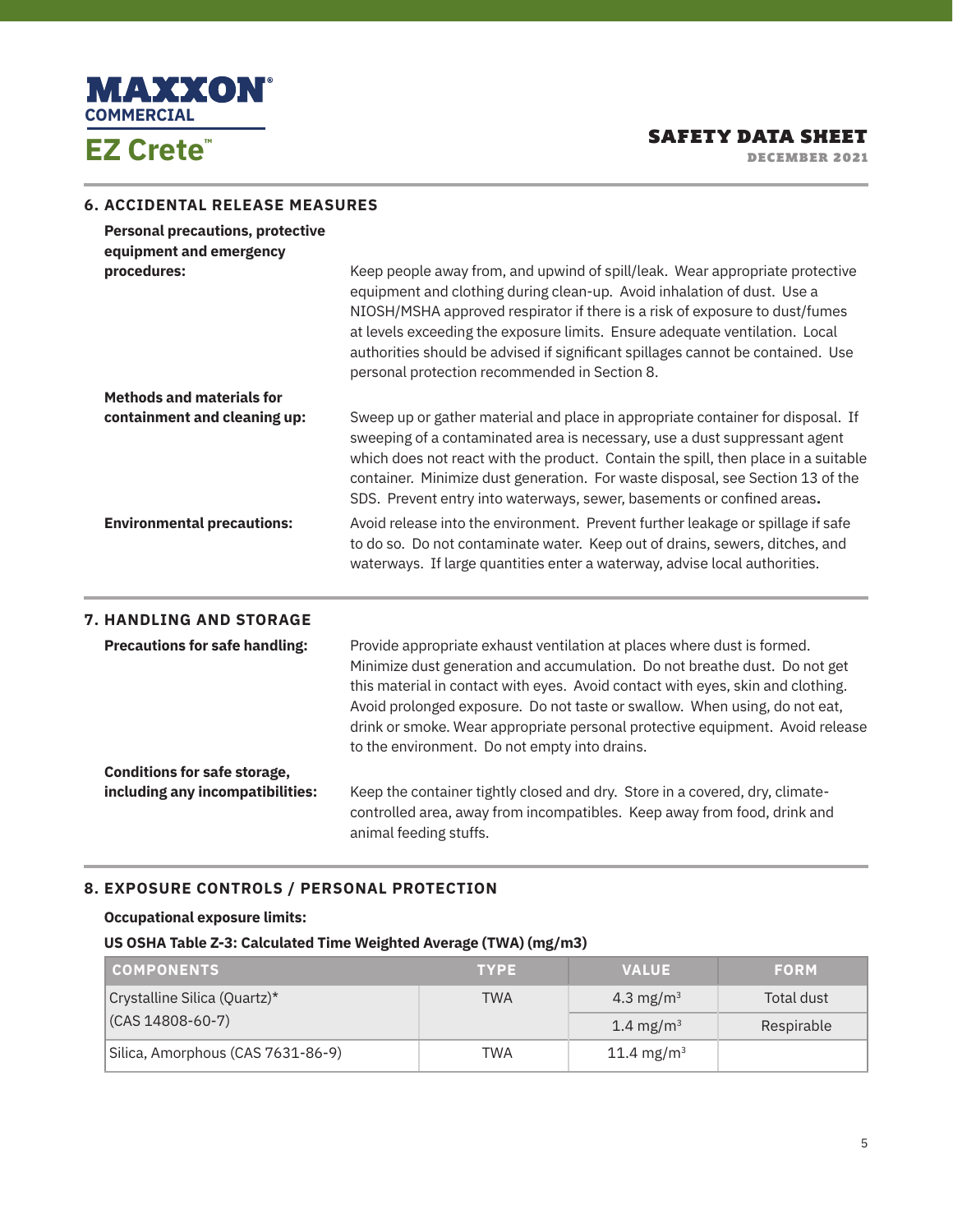

DECEMBER 2021

# **8. EXPOSURE CONTROLS / PERSONAL PROTECTION** *Continued*

#### **US OSHA Table Z-1: Limits for Air Contaminants (29 CFR 1910.1000)**

| <b>COMPONENTS</b>                           | <b>TYPE</b> | <b>VALUE</b>        | <b>FORM</b>         |
|---------------------------------------------|-------------|---------------------|---------------------|
| Aluminum Oxide (CAS 1344-28-1)              | <b>PEL</b>  | 5 mg/m $3$          | Respirable fraction |
|                                             |             | $15 \text{ mg/m}^3$ | <b>Total dust</b>   |
| Calcium Oxide (CAS 1305-78-8)               | <b>PEL</b>  | 5 mg/ $m3$          |                     |
| Calcium Sulfate, Dihydrate (CAS 10101-41-4) | PEL         | 5 mg/ $m3$          | Respirable fraction |
|                                             |             | $15 \text{ mg/m}^3$ | Total dust          |
| Iron Oxide (CAS 1309-37-1)                  | <b>PEL</b>  | $10 \text{ mg/m}^3$ | Fume                |
| Magnesium Oxide (CAS 1309-48-4)             | <b>PEL</b>  | $15 \text{ mg/m}^3$ | Total particulate   |
| Portland Cement (CAS 65997-15-1)            | <b>PEL</b>  | 5 mg/ $m3$          | Respirable fraction |
|                                             |             | 15 mg/m $3$         | Total dust          |
| Titanium Dioxide (CAS 13463-67-7)           | <b>PEL</b>  | $15 \text{ mg/m}^3$ | Total dust          |

#### **US ACGIH Threshold Limit Values: Time Weighted Average (TWA): mg/m3, non-standard units**

| <b>COMPONENTS</b>                           | <b>TYPE</b> | <b>VALUE</b>           | <b>FORM</b>         |
|---------------------------------------------|-------------|------------------------|---------------------|
| Aluminum Oxide (CAS 1344-28-1)              | <b>TWA</b>  | $1 \text{ mg/m}^3$     | Respirable fraction |
| Calcium Oxide (CAS 1305-78-8)               | <b>TWA</b>  | 2 mg/m <sup>3</sup>    |                     |
| Calcium Sulfate, Dihydrate (CAS 10101-41-4) | <b>TWA</b>  | $10 \text{ mg/m}^3$    | Inhalable fraction  |
| Calcium Sulfate (Quartz)* (CAS 14808-60-7)  | <b>TWA</b>  | 0.25 mg/m <sup>3</sup> | Respirable fraction |
| Iron Oxide (CAS 1309-37-1)                  | <b>TWA</b>  | 5 mg/ $m3$             | Respirable fraction |
| Magnesium Oxide (CAS 1309-48-4)             | <b>TWA</b>  | $10 \text{ mg/m}^3$    | Inhalable fraction  |
| Portland Cement (CAS 65997-15-1)            | <b>TWA</b>  | $1 \text{ mg/m}^3$     | Respirable fraction |
| Titanium Dioxide (CAS 13463-67-7)           | <b>TWA</b>  | $10 \text{ mg/m}^3$    |                     |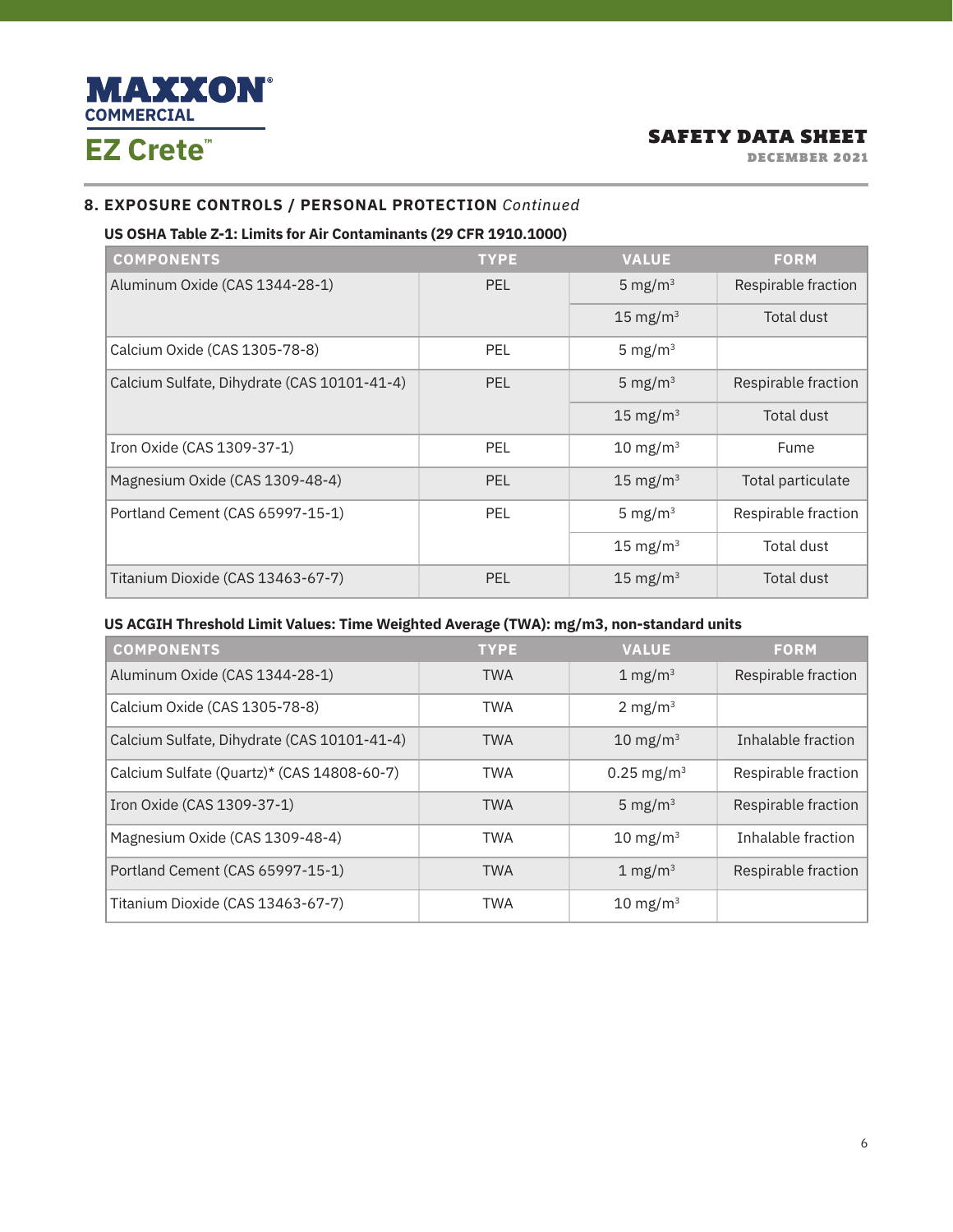

DECEMBER 2021

# **8. EXPOSURE CONTROLS / PERSONAL PROTECTION** *Continued*

#### **US NIOSH: Pocket Guide to Chemical Hazards**

| <b>COMPONENTS</b>                           | <b>TYPE</b> | <b>VALUE</b>             | <b>FORM</b>     |
|---------------------------------------------|-------------|--------------------------|-----------------|
| Calcium Oxide (CAS 1305-78-8)               | <b>TWA</b>  | 2 mg/m $3$               |                 |
| Calcium Sulfate, Dihydrate (CAS 10101-41-4) | <b>TWA</b>  | 5 mg/ $m3$               | Respirable      |
|                                             |             | $10 \text{ mg/m}^3$      | Total           |
| Calcium Sulfate (Quartz)* (CAS 14808-60-7)  | <b>TWA</b>  | $0.05$ mg/m <sup>3</sup> | Respirable dust |
| Iron Oxide (CAS 1309-37-1)                  | <b>TWA</b>  | 5 mg/m <sup>3</sup>      | Dust and fume   |
| Portland Cement (CAS 65997-15-1)            | <b>TWA</b>  | 5 mg/ $m3$               | Respirable      |
|                                             |             | $10 \text{ mg/m}^3$      | Total           |
| Silica, Amorphous (CAS 7631-86-9)           | <b>TWA</b>  | 6 mg/m <sup>3</sup>      |                 |

**Biological limit values:** No biological exposure limits noted for the ingredient(s).

**Exposure Guidelines: C**CCUPAtional exposure to nuisance dust (total and respirable) and respirable Crystalline Silica should be monitored and controlled. Exposure limits for CRYSTALLINE SILICA - the US OSHA exposure limits 8 hour TWA for CRYSTALLINE SILICA (QUARTZ) and is calculated from the following equations: 30/(%SiO2+2) mg/m3 for total dust; and 10/(%SiO2+2) mg/m3 for the respirable fraction. Exposure limits for Amorphous, including natural diatomaceous earth - the US OSHA exposure limits 8 hour TWA for Amorphous, including natural diatomaceous earth, and is calculated from the following equations: 80/(%SiO2) mg/m3. \*Testing conducted by Maxxon Corporation did not detect respirable Crystalline Silica during activities associated with the normal use of this product; however, jobsite air monitoring should be conducted to determine actual exposure when permissible exposure limits may be exceeded. **Appropriate engineering controls:** When using product, provide local and general exhaust ventilation to keep airborne dust concentrations below exposure limits. Use wet methods, if appropriate, to reduce the generation of dust. **Individual protection measures, such as personal protective equipment Eye/Face protection:** Wear safety glasses with side shields (or goggles). Ensure compliance with OSHA's PPE standard (29 CFR 1910.132 and .133) for eye and face protection. Safety shower/eye wash fountain must be readily available in the workplace area (29 CFR 1910.151(c)). **Skin protection** Hand protection:Wear appropriate chemical resistant gloves. Other: Impervious protective clothing and gloves recommended to prevent drying or irritation of skin. Ensure compliance with OSHA's PPE standards (29 CFR 1910.132 (general) and 138 (hand protection)). Safety shower/eye wash fountain is recommended in the workplace area (29 CFR 1910.151(c)).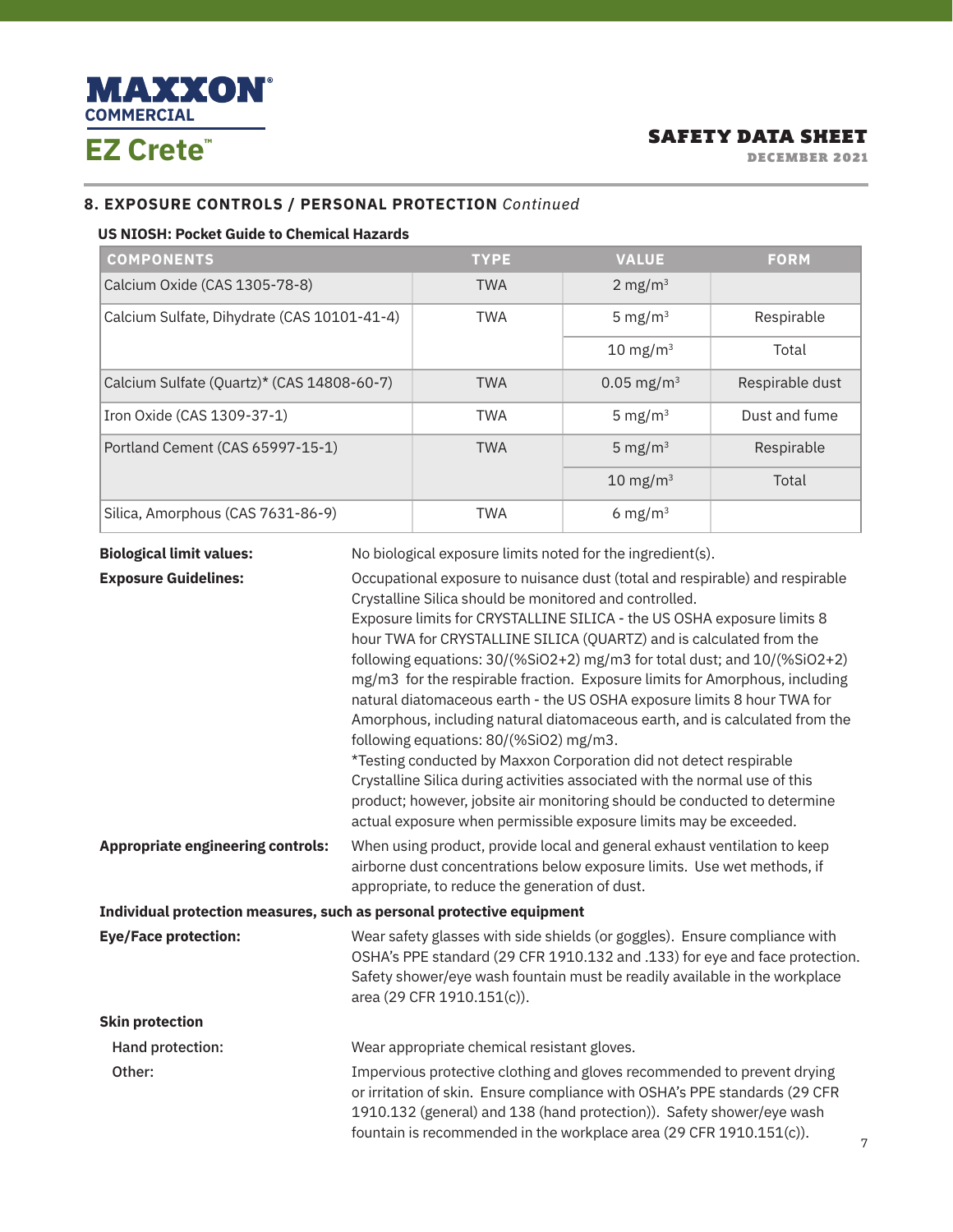

DECEMBER 2021

# **8. EXPOSURE CONTROLS / PERSONAL PROTECTION**

| <b>Respiratory protection:</b>         | A NIOSH approved dust mask or filtering face piece is recommended in poorly<br>ventilated areas or when permissible exposure limits may be exceeded.<br>Respirators should be selected by and used under the direction of a trained<br>health and safety professional following requirements found in OSHA's<br>respirator standard (29 CFR 1910.134) and ANSI's standard for respiratory<br>protection (Z88.2). |
|----------------------------------------|------------------------------------------------------------------------------------------------------------------------------------------------------------------------------------------------------------------------------------------------------------------------------------------------------------------------------------------------------------------------------------------------------------------|
| <b>Thermal hazards:</b>                | Wear appropriate thermal protective clothing, when necessary.                                                                                                                                                                                                                                                                                                                                                    |
| <b>General hygiene considerations:</b> | Keep away from food and drink. Always observe good personal hygiene<br>measures such as washing after handling the material and before eating,<br>drinking, and/or smoking. Routinely wash work clothing and protective<br>equipment to remove contaminants. Contaminated work clothing should not<br>be allowed out of the workplace.                                                                           |

# **9. PHYSICAL AND CHEMICAL PROPERTIES**

| <b>Physical state:</b>                    | Powder                          |
|-------------------------------------------|---------------------------------|
| Form:                                     | Solid                           |
| Color:                                    | Grey                            |
| Odor:                                     | Odorless                        |
| <b>Odor Threshold:</b>                    | Not Available                   |
| pH value:                                 | $10 - 12$                       |
| <b>Melting point/freezing point:</b>      | 2816.62°F (1547.01°C) estimated |
| <b>Boiling temperature/boiling range:</b> | 4613.79°F (2545.44°C) estimated |
| <b>Flash point:</b>                       | Not Applicable                  |
| <b>Evaporation rate:</b>                  | Not Available                   |
| <b>Flammability (solid, gas):</b>         | Not Available                   |
| Flammability limit - lower %:             | Not Applicable                  |
| Flammability limit - upper %:             | Not Applicable                  |
| Explosive limit - lower %:                | Not Applicable                  |
| Explosive limit - upper %:                | Not Applicable                  |
| <b>Vapor pressure:</b>                    | Not Applicable                  |
| <b>Vapor density:</b>                     | Not Applicable                  |
| <b>Relative density:</b>                  | $2.26 - 2.3$ g/cm3 estimated    |
| Solubility(ies), (water):                 | Insoluble                       |
| <b>Partition coefficient</b>              |                                 |
| (n-octanol / water):                      | Not Available                   |
| <b>Auto Ignition Temperature (AIT):</b>   | Not Available                   |
| <b>Decomposition Temperature:</b>         | Not Available                   |
| <b>Viscosity:</b>                         | Not Available                   |
| <b>Other information:</b>                 |                                 |
| <b>Specific Gravity:</b>                  | $2.26 - 2.3$                    |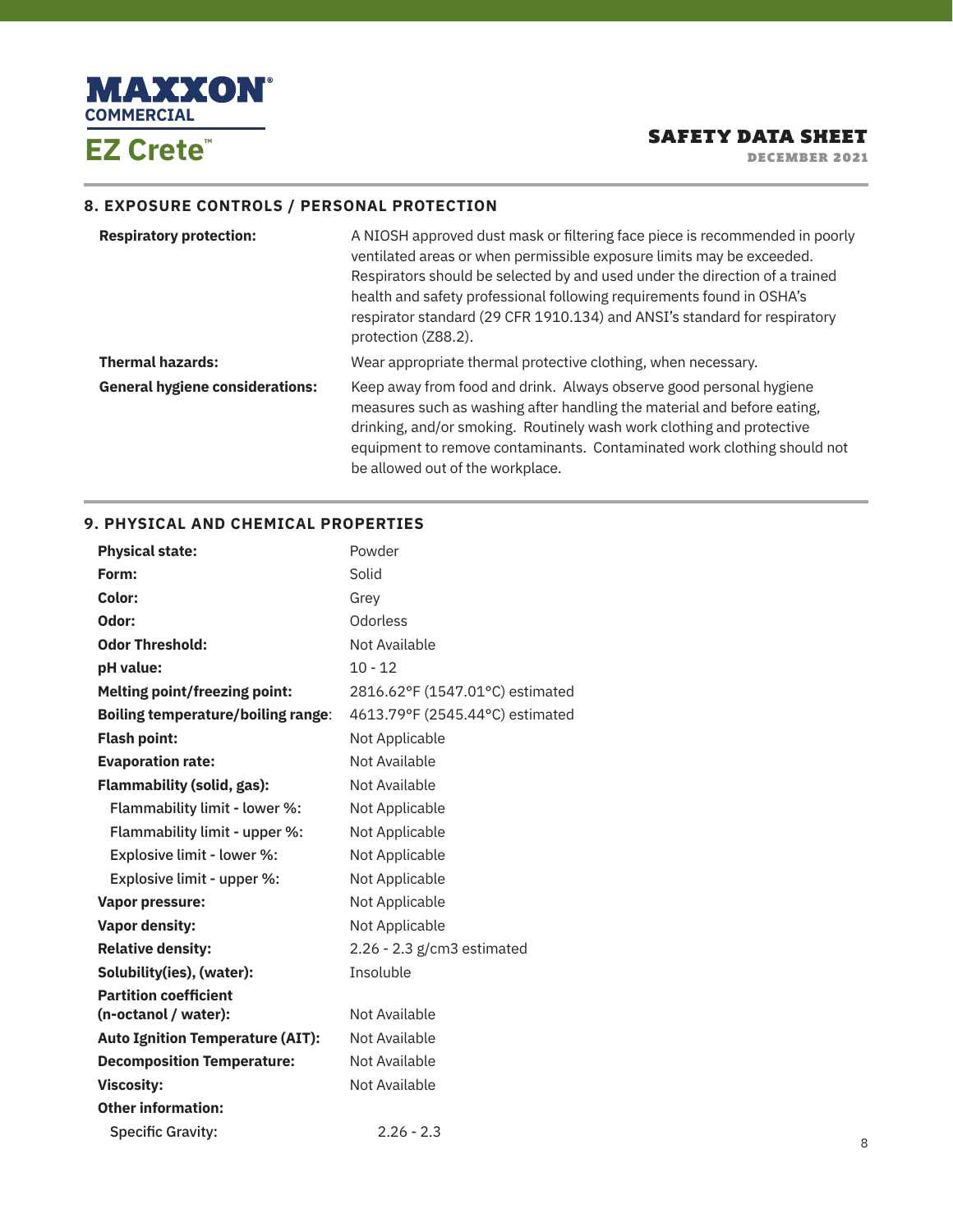

DECEMBER 2021

#### **10. STABILITY AND REACTIVITY**

| <b>Reactivity:</b>             | Reacts with water (normal condition of use).                                                                                                        |
|--------------------------------|-----------------------------------------------------------------------------------------------------------------------------------------------------|
| <b>Chemical stability:</b>     | Material is stable under normal conditions.                                                                                                         |
|                                | Possibility of hazardous reactions: No dangerous reaction known under conditions of normal use.                                                     |
| <b>Conditions to avoid:</b>    | Contact with incompatible materials. Avoid dispersal of dust in the air (i.e.<br>clearing dust surfaces with compressed air). Exposure to moisture. |
| <b>Incompatible materials:</b> | Acids. Phosphorus. Diazomethane. Aluminum (at high temperatures).                                                                                   |
| <b>Hazardous decomposition</b> |                                                                                                                                                     |
| products:                      | May include, and are not limited to: Calcium Oxide, Sulfur Dioxide, Magnesium                                                                       |
|                                | Oxide, Aluminum Oxide, and Sulfur Trioxide.                                                                                                         |

# **11. TOXICOLOGICAL INFORMATION**

| <b>Information on likely routes of exposure</b>                 |                                                                                                                                                                                                                                                                                                                                                                                                                                                                                                                                                                        |
|-----------------------------------------------------------------|------------------------------------------------------------------------------------------------------------------------------------------------------------------------------------------------------------------------------------------------------------------------------------------------------------------------------------------------------------------------------------------------------------------------------------------------------------------------------------------------------------------------------------------------------------------------|
| Inhalation:                                                     | Prolonged inhalation may be harmful. Inhalation of dusts may cause respiratory<br>irritation.                                                                                                                                                                                                                                                                                                                                                                                                                                                                          |
| Skin contact:                                                   | Causes skin irritation. May cause an allergic skin reaction. Skin contact during<br>hardening (rehydration) may slowly develop sufficient heat that may cause<br>severe burns possibly resulting in permanent injury. Do not allow product to<br>harden around any body part or allow continuous prolonged contact with skin.<br>Handling can cause dry skin.                                                                                                                                                                                                          |
| Eye Contact:                                                    | Causes serious eye damage. Dust in the eyes will cause irritation.                                                                                                                                                                                                                                                                                                                                                                                                                                                                                                     |
| Ingestion:                                                      | Harmful if swallowed.                                                                                                                                                                                                                                                                                                                                                                                                                                                                                                                                                  |
| Symptoms related to the physical,<br>chemical and toxicological |                                                                                                                                                                                                                                                                                                                                                                                                                                                                                                                                                                        |
| characteristics:                                                | Causes serious eye damage. Symptoms may include stinging, tearing,<br>redness, swelling, and blurred vision. Permanent eye damage including<br>blindness could result. Skin contact during hardening (rehydration) may<br>slowly develop sufficient heat that may cause severe burns possibly resulting<br>in permanent injury. Do not allow product to harden around any body part or<br>allow continuous, prolonged contact with skin. Handling can cause dry skin.<br>May cause an allergic skin reaction, Dermatitis, rash. Upper respiratory tract<br>irritation. |
| <b>Information on toxicological effects</b>                     |                                                                                                                                                                                                                                                                                                                                                                                                                                                                                                                                                                        |
| Acute toxicity:                                                 | Harmful if swallowed. May cause an allergic skin reaction. May cause<br>respiratory irritation.                                                                                                                                                                                                                                                                                                                                                                                                                                                                        |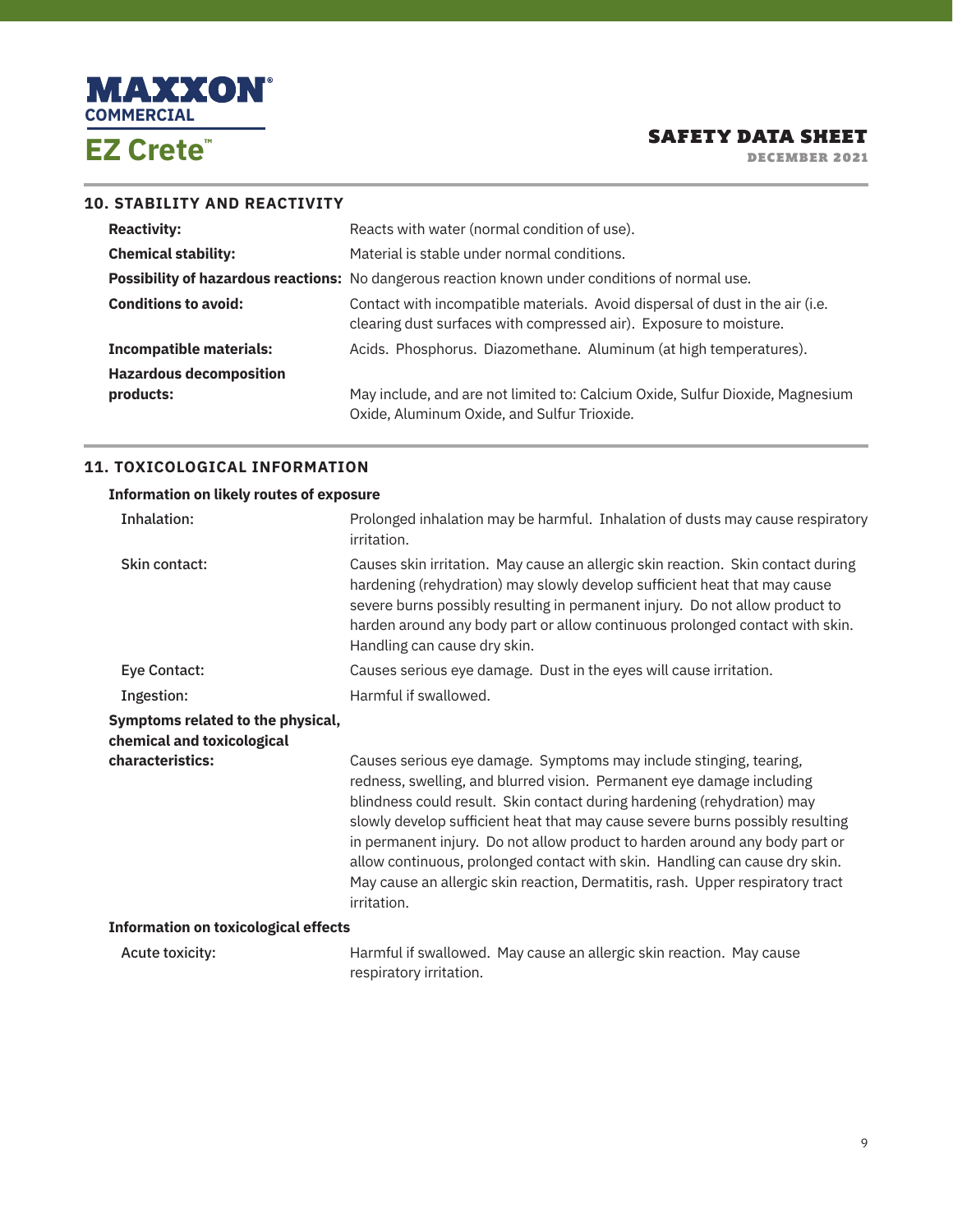

DECEMBER 2021

# **11. TOXICOLOGICAL INFORMATION** *Continued*

| <b>PRODUCT</b>                                 | <b>ACUTE</b>           | <b>SPECIES</b> | <b>TEST RESULTS</b>                    |
|------------------------------------------------|------------------------|----------------|----------------------------------------|
| Maxxon Underlayments                           | Dermal LD50            | Rabbit         | 43103.4492 mg/m <sup>3</sup> estimated |
|                                                | <b>Inhalation LC50</b> | Guinea pig     | 30.5 mg/L, 1 hour estimated            |
|                                                |                        | Mouse          | 135.5 mg/L, 1 hour estimated           |
|                                                |                        | Rabbit         | 844.5 mg/L, 1 hour estimated           |
|                                                |                        |                | 152.5 mg/L, 4 hours estimated          |
|                                                |                        | Rat            | 20.4338 mg/L, 1 hour estimated         |
| Aluminum Oxide<br>(CAS 1344-28-1)              | Oral LD50              | Rat            | $> 5,000$ mg/kg                        |
| Calcium Oxide<br>(CAS 1305-78-8)               | Dermal LD50            | Rabbit         | $> 2,500$ mg/m <sup>3</sup>            |
|                                                | Oral LD50              | Rat            | $> 2,000$ mg/m                         |
| Calcium Sulfate, Dihydrate<br>(CAS 10101-41-4) | Oral LD50              | Rat            | $>1,581$ mg/kg                         |
| Iron Oxide (CAS 1309-37-1)                     | Oral LD50              | Rat            | > 10,000 mg/kg                         |
| Magnesium Oxide<br>$(CAS 1309-48-4)$           | Oral LD50              | Rat            | 3,870 mg/kg                            |
|                                                | <b>Inhalation LC50</b> | Rat            | $> 2$ mg/L                             |
| Silica, Amorphous<br>$(CAS 7631-86-9)$         | Oral LD50              | Mouse          | > 15,000 mg/kg                         |
|                                                |                        | Rat            | > 22,500 mg/kg                         |
| Sulfur Trioxide<br>(CAS 7446-11-9)             | <b>Inhalation LC50</b> | Rat            | $0.51$ mg/L                            |
| <b>Titanium Dioxide</b>                        | <b>Inhalation LC50</b> | Rat            | $3.43 - 6.8$ mg/L                      |
| $(CAS 13463 - 67 - 7)$                         | Oral LD50              | Rat            | $> 5,000$ mg/kg                        |

Estimates for product may be based on additional component data not shown.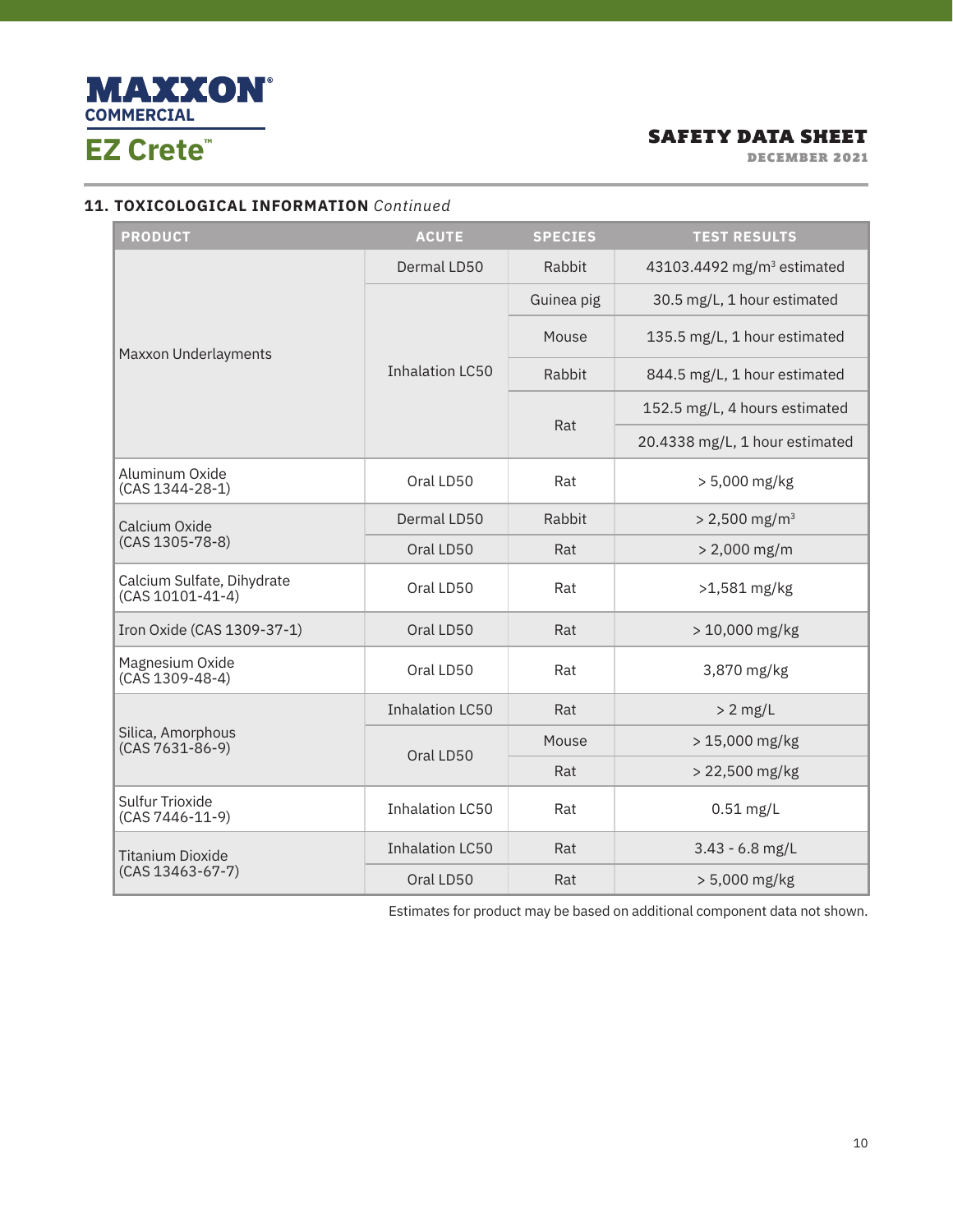

DECEMBER 2021

11

# **11. TOXICOLOGICAL INFORMATION** *Continued*

| <b>Skin corrosion/irritation:</b>                                                   | Skin contact during hardening (rehydration) may slowly develop sufficient heat<br>that may cause severe burns possibly resulting in permanent injury. Do not<br>allow product to harden around any body part or allow continuous, prolonged<br>contact with skin. Handling can cause dry skin.                                                                                                                                                                                                                                                                                                                             |
|-------------------------------------------------------------------------------------|----------------------------------------------------------------------------------------------------------------------------------------------------------------------------------------------------------------------------------------------------------------------------------------------------------------------------------------------------------------------------------------------------------------------------------------------------------------------------------------------------------------------------------------------------------------------------------------------------------------------------|
| Serious eye damage/                                                                 |                                                                                                                                                                                                                                                                                                                                                                                                                                                                                                                                                                                                                            |
| eye irritation:                                                                     | Causes serious eye damage.                                                                                                                                                                                                                                                                                                                                                                                                                                                                                                                                                                                                 |
| <b>Respiratory or skin sensitization</b>                                            |                                                                                                                                                                                                                                                                                                                                                                                                                                                                                                                                                                                                                            |
| <b>Respiratory sensitization:</b>                                                   | Not classified                                                                                                                                                                                                                                                                                                                                                                                                                                                                                                                                                                                                             |
| <b>Skin sensitization:</b>                                                          | May cause an allergic skin reaction.                                                                                                                                                                                                                                                                                                                                                                                                                                                                                                                                                                                       |
| Germ cell mutagenicity:                                                             | Not classified                                                                                                                                                                                                                                                                                                                                                                                                                                                                                                                                                                                                             |
| <b>Carcinogenicity:</b>                                                             | Suspected of causing cancer. Respirable Titanium Dioxide from occupational<br>sources has been classified by IARC as a possible lung carcinogen to humans.<br>Human studies do not suggest an associate between occupational exposure to<br>Titanium Dioxide and an increased risk for cancer. Evidence showed that high<br>concentrations caused respiratory tract cancer in rats exposed by inhalation<br>and intratracheal instillation.                                                                                                                                                                                |
|                                                                                     | Exposure to respirable Crystalline Silica in the form of Quartz or Cristobalite<br>from occupational sources is listed by IARC and NTP as a lung carcinogen.<br>Prolonged exposure to a respirable Crystalline Silica has been known to cause<br>Silicosis, a lung disease, which may be disabling. While there may be a factor of<br>individual susceptibility to a given exposure to a respirable Silica dust, the risk<br>of contracting Silicosis and the severity of the disease is clearly related to the<br>amount of respirable Crystalline Silica exposure and the length of time (usually<br>years) of exposure. |
|                                                                                     | Sulfur Trioxide has not been classified for carcinogenic effects. However, IARC<br>concluded that occupational exposure to strong inorganic mists containing<br>Sulfuric Acid, formed from Sulfur Trioxide reacted with water, is carcinogenic<br>to humans. The ACGIH has classified strong inorganic acid mist containing<br>Sulfuric Acid as a suspected human carcinogen. Exposure to inorganic acid mist<br>(Sulfuric Acid mist) in this product will not occur because inorganic acid is not<br>generated under normal conditions of use of this material.                                                           |
| <b>IARC Monographs, Overall Evaluation of Carcinogenicity</b>                       |                                                                                                                                                                                                                                                                                                                                                                                                                                                                                                                                                                                                                            |
| Crystalline Silica (Quartz)*<br>(CAS 14808-60-7)                                    | 1 - Carcinogenic to humans                                                                                                                                                                                                                                                                                                                                                                                                                                                                                                                                                                                                 |
| Iron Oxide (CAS 1309-37-1)                                                          | 3 - Not classifiable as to carcinogenicity to humans                                                                                                                                                                                                                                                                                                                                                                                                                                                                                                                                                                       |
| Silica, Amorphous<br>$(CAS 7631-86-9)$                                              | 3 - Not classifiable as to carcinogenicity to humans                                                                                                                                                                                                                                                                                                                                                                                                                                                                                                                                                                       |
| <b>Titanium Dioxide</b><br>(CAS 13463-67-7)                                         | 2B - Possibly carcinogenic to humans                                                                                                                                                                                                                                                                                                                                                                                                                                                                                                                                                                                       |
| <b>OSHA Specifically</b><br><b>Regulated Substances</b><br>(29 CFR 1910.1001-1050): | Not listed                                                                                                                                                                                                                                                                                                                                                                                                                                                                                                                                                                                                                 |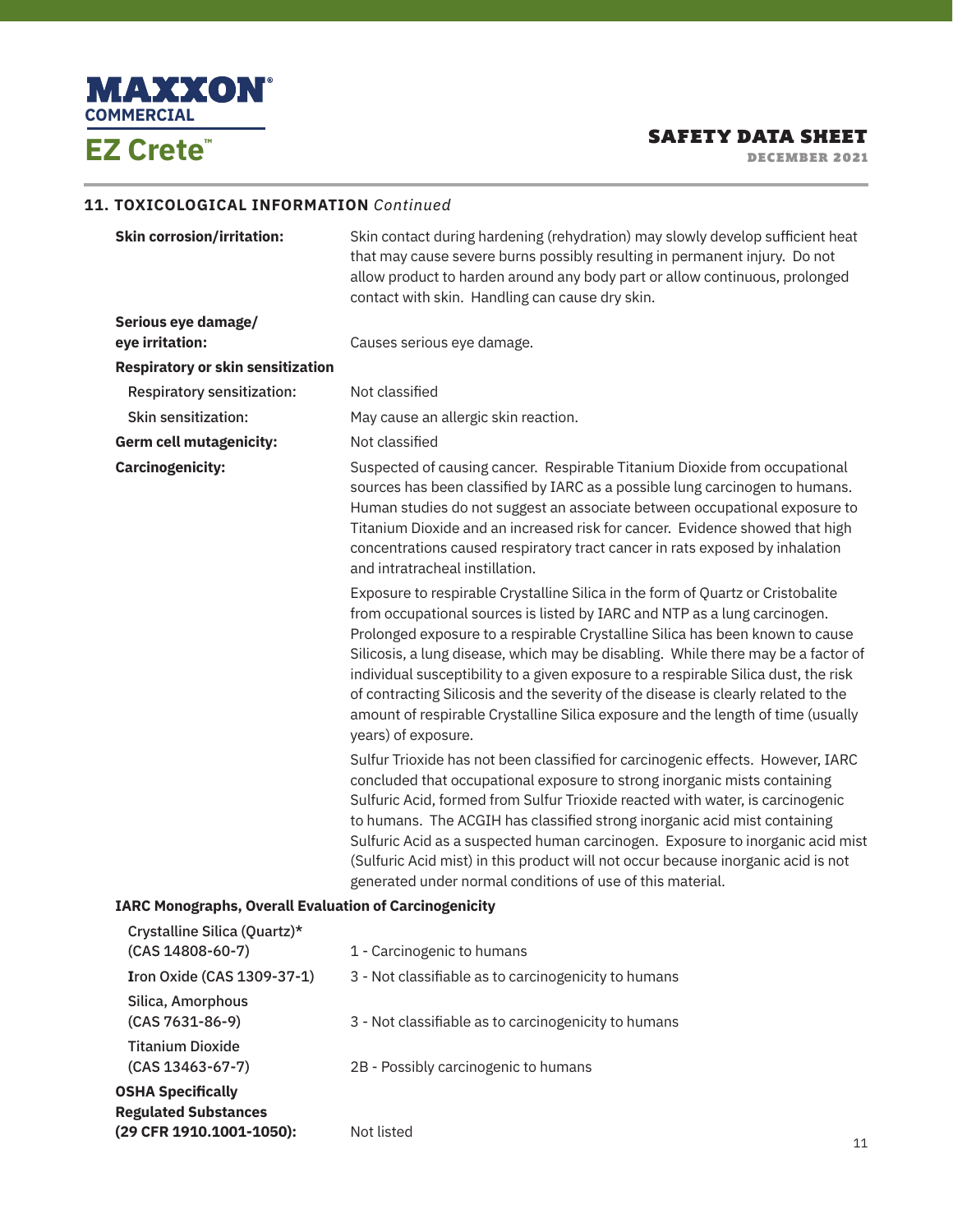

DECEMBER 2021

#### **11. TOXICOLOGICAL INFORMATION** *Continued*

| <b>Reproductive toxicity:</b>                                 | Not classified                                                                                                                                                                                                                                                                                      |
|---------------------------------------------------------------|-----------------------------------------------------------------------------------------------------------------------------------------------------------------------------------------------------------------------------------------------------------------------------------------------------|
| <b>Specific target organ toxicity -</b><br>single exposure:   | Not classified                                                                                                                                                                                                                                                                                      |
| <b>Specific target organ toxicity -</b><br>repeated exposure: | Not classified                                                                                                                                                                                                                                                                                      |
| <b>Aspiration hazard:</b>                                     | Not available                                                                                                                                                                                                                                                                                       |
| <b>Chronic effects:</b>                                       | Prolonged exposure may cause chronic effects.                                                                                                                                                                                                                                                       |
| <b>Further information:</b>                                   | *Testing conducted by Maxxon Corporation did not detect respirable Crystalline<br>Silica during activities associated with the normal use of this product; however,<br>jobsite air monitoring should be conducted to determine actual exposure when<br>permissible exposure limits may be exceeded. |

# **12. ECOLOGICAL INFORMATION**

**Ecotoxicity:** Harmful to aquatic life with long lasting effects. Large quantities of this product may be harmful to aquatic life due to high pH.

| <b>COMPONENTS</b>                                    | <b>AOUATIC - ACUTE</b> | <b>SPECIES</b>                          | <b>TEST RESULTS</b>                    |
|------------------------------------------------------|------------------------|-----------------------------------------|----------------------------------------|
| Calcium Sulfate, Dihydrate<br>$(CAS 10101 - 41 - 4)$ | Fish LC50              | Fathead minnow<br>(Pimephales promelas) | > 1,970 mg/L, 96 hours                 |
| Crystalline Silica (Quartz)*<br>$(CAS 14808-60-7)$   | Fish LC50              | Zebra Danio<br>(Danio Rerio)            | $> 10,000$ mg/L,<br>96 hours OECD SIDS |
| Silica, Amorphous<br>$(CAS 7631-86-9)$               | Algae IC50             | Algae                                   | 440 mg/L, 72 hours                     |
|                                                      | Crustacea EC50         | Daphnia                                 | 7,600 mg/L, 48 hours                   |
| Sulfur Trioxide<br>$(CAS 7446 - 11 - 9)$             | Fish LC50              | Fish                                    | 16 - 28 mg/L, 96 hours                 |
| Titanium Dioxide                                     | Crustacea EC50         | Water Flea (Daphnia magna)              | > 1,000 mg/L, 48 hours                 |
| $(CAS 13463 - 67 - 7)$                               | Fish LC50              | Mummichog<br>(Fundulus heteroclitus)    | $> 1,000 \,\mathrm{mg/L}$ , 96 hours   |

\*Estimates for product may be based on additional component data not shown.

| <b>Persistence and degradability:</b> | No data is available on the degradability of this product.                                                                                                                                    |
|---------------------------------------|-----------------------------------------------------------------------------------------------------------------------------------------------------------------------------------------------|
| <b>Bioaccumulative potential:</b>     | No data is available.                                                                                                                                                                         |
| Mobility in soil:                     | No data is available.                                                                                                                                                                         |
| <b>Other adverse effects:</b>         | No other adverse environmental effects (e.g. ozone depletion, photochemical<br>ozone creation potential, endocrine disruption, global warming potential) are<br>expected from this component. |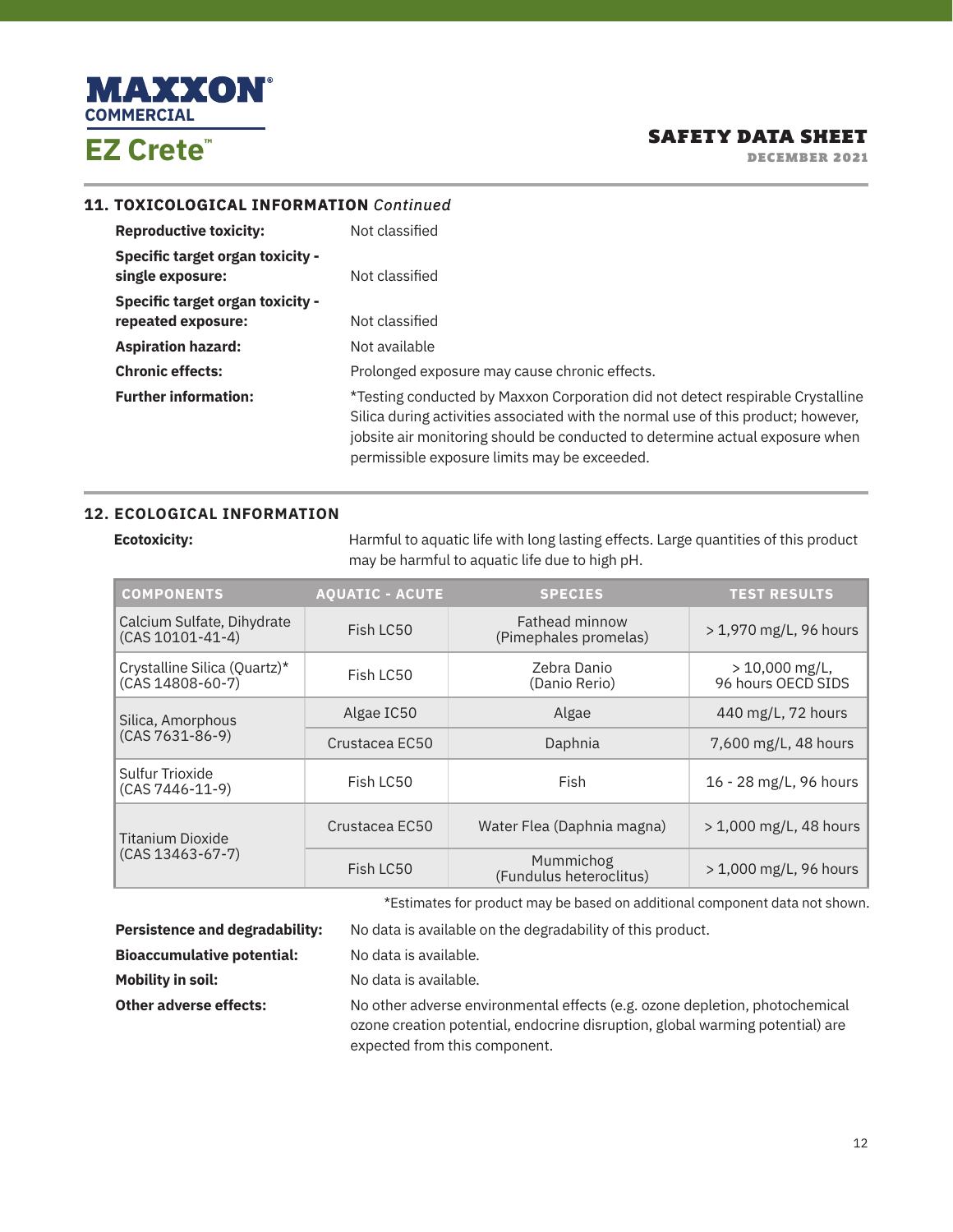

DECEMBER 2021

# **13. DISPOSAL CONSIDERATIONS**

| <b>Disposal instructions:</b>      | Under RCRA, it is the responsibility of the user of the product to determine, at<br>the time of disposal, whether the product meets RCRA criteria for hazardous<br>waste.                                              |
|------------------------------------|------------------------------------------------------------------------------------------------------------------------------------------------------------------------------------------------------------------------|
| <b>Local disposal regulations:</b> | Dispose in accordance with all applicable regulations.                                                                                                                                                                 |
| Hazardous waste code:              | The waste code should be assigned in discussion between the user, the<br>producer and the waste disposal company.                                                                                                      |
| <b>Waste from residues</b>         |                                                                                                                                                                                                                        |
| /unused products:                  | Dispose of in accordance with local regulations. Empty containers or liners may<br>retain some product residues. This material and its container must be disposed<br>of in a safe manner (see: Disposal instructions). |
| <b>Contaminated packaging:</b>     | Empty containers should be taken to an approved waste handling site for<br>recycling or disposal. Since emptied containers may retain product residue,<br>follow label warnings even after container is emptied.       |

#### **14. TRANSPORTATION INFORMATION**

| DOT:                                                                     | Not regulated as dangerous goods.                                                                               |
|--------------------------------------------------------------------------|-----------------------------------------------------------------------------------------------------------------|
| <b>Transport in bulk according to</b><br><b>Annex II of MARPOL 73/78</b> |                                                                                                                 |
| and the IBC Code:                                                        | Not applicable.                                                                                                 |
| <b>General Information:</b>                                              | This product is not regulated as a hazardous material by the United States<br>(DOT) transportation regulations. |

# **15. REGULATORY INFORMATION**

| <b>US Federal regulations</b>                                                       | This product is a "Hazardous Chemical" as defined by the OSHA Hazard<br>Communication Standard, 29 CFR 1910.1200. |
|-------------------------------------------------------------------------------------|-------------------------------------------------------------------------------------------------------------------|
| TSCA Section 12(b)<br><b>Export Notification</b><br>(40 CFR 707, Subpt. D):         | Not regulated                                                                                                     |
| <b>CERCLA Hazardous Substance</b><br>List (40 CFR 302.4):                           | Not listed                                                                                                        |
| SARA 304 Emergency release<br>notification:                                         | Sulfer Trioxide (CAS 7446-11-9) 100 lbs                                                                           |
| <b>OSHA Specifically Regulated</b><br><b>Substances</b><br>(29 CFR 1910.1001-1050): | Not listed                                                                                                        |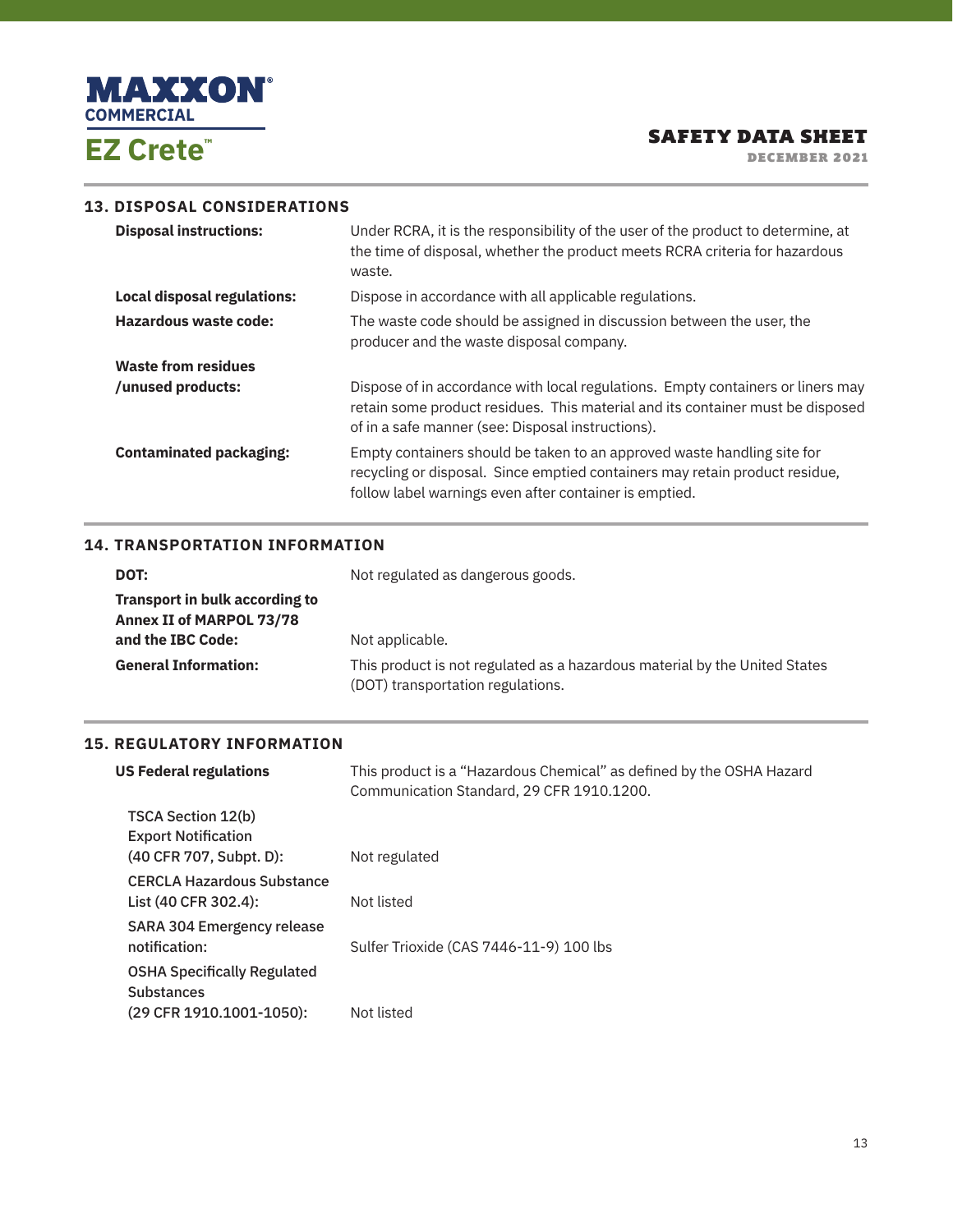

DECEMBER 2021

#### **15. REGULATORY INFORMATION** *Continued*

#### **Superfund Amendments and Reauthorization Act of 1986 (SARA)**

Hazard Categories: Immediate Hazard - Yes Delayed Hazard - Yes Fire Hazard - No Pressure Hazard - No Reactivity Hazard - No

#### **SARA 302 Extremely hazardous substance**

| CHEMICAL <br><b>NAME</b> | CAS#      | <b>REPORTABLE</b><br><b>OUANTITY</b> | <b>THRESHOLD</b><br><b>NPLANNING</b> | THRESHOLD PING THRESHOLD PING<br>OUANTITY OTY LOWER VALUE OTY UPPER VALUE |
|--------------------------|-----------|--------------------------------------|--------------------------------------|---------------------------------------------------------------------------|
| Sulfur Trioxide          | 7446-11-9 | 100                                  | $100$ lbs                            |                                                                           |

#### **SARA 311/312 Hazardous**

**Chemical:** Yes

#### **SARA 313 (TRI reporting)**

| CHEMICAL NAME   | CAS#      | $\sim$ % BY WT. |
|-----------------|-----------|-----------------|
| Aluminum Oxide_ | 1344-28-1 |                 |

#### **Other federal regulations**

| <b>Clean Air ACT (CAA) Section 112</b>                                     |                                               |
|----------------------------------------------------------------------------|-----------------------------------------------|
| <b>Hazardous Air Pollutants</b>                                            |                                               |
| (HAPs) List                                                                | Not regulated                                 |
| <b>Clean Air ACT (CAA) Section 112(r)</b><br>Accidental Release Prevention |                                               |
| (40 CFR 68.130)                                                            | Sulfur Trioxide (CAS 7466-11-9)               |
| <b>SAFE Drinking Water Act (SDWA): Not regulated</b>                       |                                               |
| <b>US State Regulations</b>                                                |                                               |
| US. Massachusetts RTK - Substance List                                     |                                               |
|                                                                            | Aluminum Oxide (CAS 1344-28-1)                |
|                                                                            | Calcium Oxide (CAS 1305-78-8)                 |
|                                                                            | Calcium Sulfate, Dihydrate (CAS 10101-41-4)   |
|                                                                            | Crystalline Silica (Quartz)* (CAS 14808-60-7) |
|                                                                            | Iron Oxide (CAS 1309-37-1)                    |
|                                                                            | Magnesium Oxide (CAS 1309-48-4)               |
|                                                                            |                                               |

 Portland Cement (CAS 65997-15-1) Silica, Amorphous (CAS 7631-86-9)

Sulfur Trioxide (CAS 7446-11-9)

Titanium Dioxide (CAS 13463-67-7)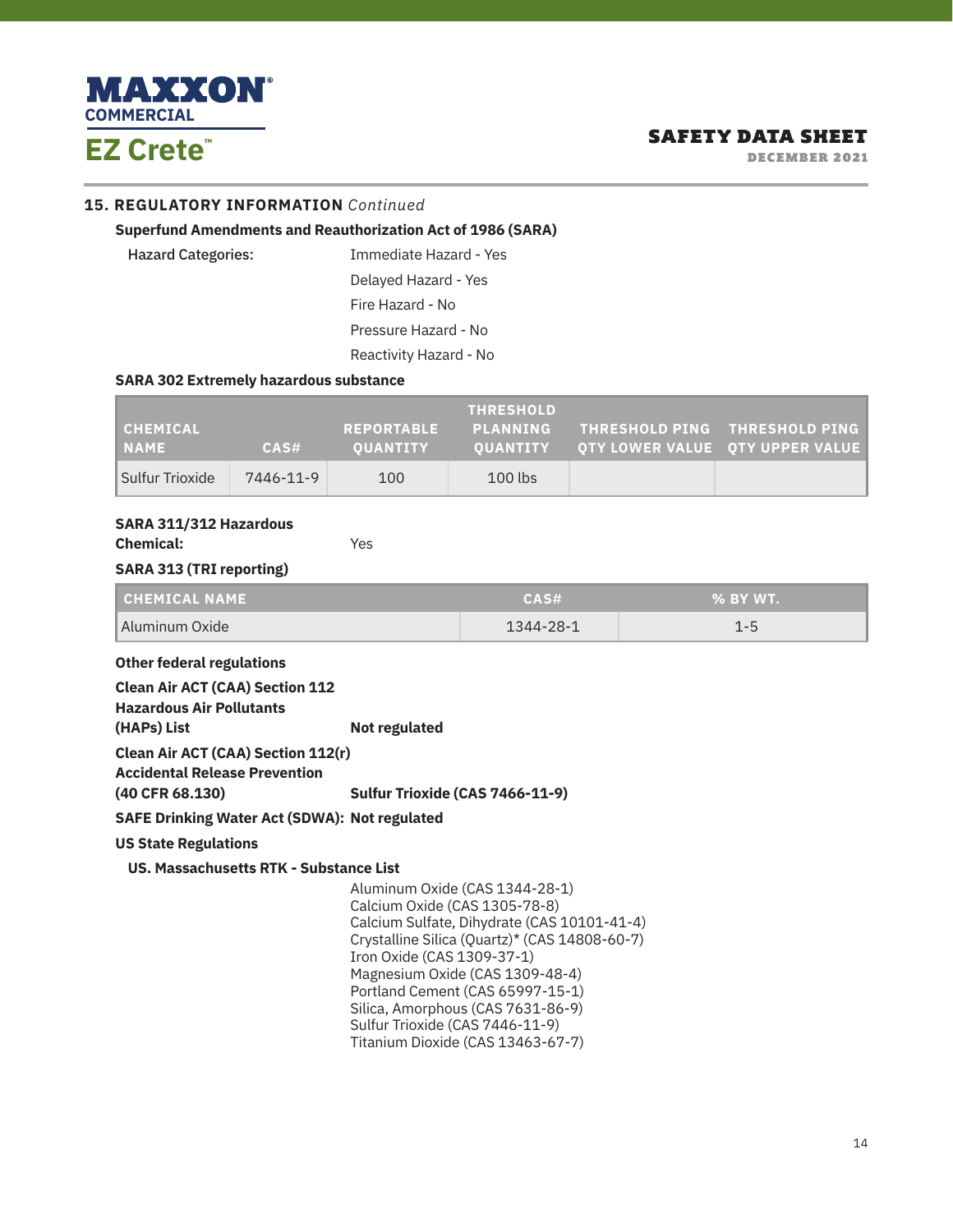

**15. REGULATORY INFORMATION** *Continued*

# SAFETY DATA SHEET

DECEMBER 2021

| <b>US State Regulations</b>                             |                                                                                                       |
|---------------------------------------------------------|-------------------------------------------------------------------------------------------------------|
| US. New Jersey Worker and Community Right-to-Know Act   |                                                                                                       |
|                                                         | Aluminum Oxide (CAS 1344-28-1)                                                                        |
|                                                         | Calcium Oxide (CAS 1305-78-8)                                                                         |
|                                                         | Calcium Sulfate, Dihydrate (CAS 10101-41-4)                                                           |
|                                                         | Crystalline Silica (Quartz)* (CAS 14808-60-7)                                                         |
|                                                         | Iron Oxide (CAS 1309-37-1)                                                                            |
|                                                         | Magnesium Oxide (CAS 1309-48-4)                                                                       |
|                                                         | Portland Cement (CAS 65997-15-1)                                                                      |
|                                                         | Silica, Amorphous (CAS 7631-86-9)                                                                     |
|                                                         | Sulfur Trioxide (CAS 7446-11-9)                                                                       |
|                                                         | Titanium Dioxide (CAS 13463-67-7)                                                                     |
| US. Pennsylvania Worker and Community Right-to-Know Act |                                                                                                       |
|                                                         | Aluminum Oxide (CAS 1344-28-1)                                                                        |
|                                                         | Calcium Oxide (CAS 1305-78-8)                                                                         |
|                                                         | Calcium Sulfate, Dihydrate (CAS 10101-41-4)                                                           |
|                                                         | Crystalline Silica (Quartz)* (CAS 14808-60-7)                                                         |
|                                                         | Iron Oxide (CAS 1309-37-1)                                                                            |
|                                                         | Magnesium Oxide (CAS 1309-48-4)                                                                       |
|                                                         | Portland Cement (CAS 65997-15-1)                                                                      |
|                                                         | Silica, Amorphous (CAS 7631-86-9)                                                                     |
|                                                         | US. Pennsylvania Worker and Community Right-to-Know Act (Cont.)                                       |
|                                                         | Sulfur Trioxide (CAS 7446-11-9)                                                                       |
|                                                         | Titanium Dioxide (CAS 13463-67-7)                                                                     |
| <b>US. Rhode Island RTK</b>                             |                                                                                                       |
|                                                         | Aluminum Oxide (CAS 1344-28-1)                                                                        |
|                                                         | Sulfur Trioxide (CAS 7446-11-9)                                                                       |
| <b>California Proposition 65:</b>                       | <b>WARNING:</b> This product contains a chemical known to the State of California to<br>cause cancer. |
| US - California Proposition 65 -                        |                                                                                                       |
| <b>CRT: Listed date/Carcinogenic</b>                    |                                                                                                       |
| substance:                                              | Titanium Dioxide (CAS 13463-67-7) Listed: September 2, 2011                                           |
| <b>International Inventories</b>                        |                                                                                                       |

| COUNTRY(S)<br><b>OR REGION</b> | <b>INVENTORY NAME</b>                         | ON INVENTORY (YES/NO)* |
|--------------------------------|-----------------------------------------------|------------------------|
| Canada                         | Domestic Substances List (DSL)                | Yes                    |
| l US & Puerto Rico             | Toxic Substances Control Act (TSCA) Inventory | Yes                    |

\*A "Yes" indicates that all components of this product comply with the inventory requirements administered by the governing country(s). A "No" indicates that one or more components of the product are not listed or exempt from listing on the inventory administered by the governing country(s).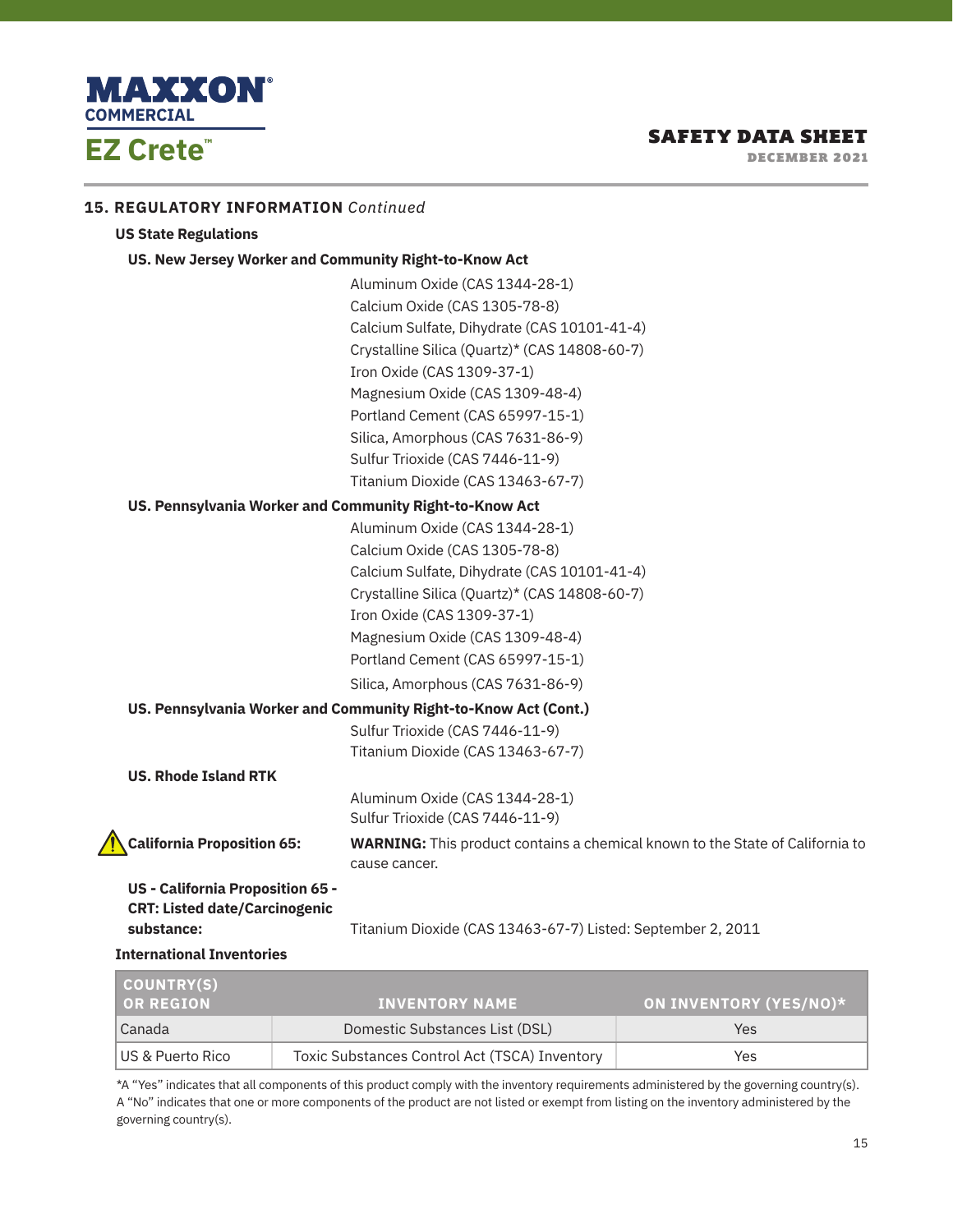

DECEMBER 2021

#### **16. OTHER INFORMATION**

**Procedure used to derive the classification:**

| <b>CLASSIFICATION</b>                                                   | <b>JUSTIFICATION</b> |
|-------------------------------------------------------------------------|----------------------|
| ACUTE TOXICITY (oral) - Category 4                                      | Calculation method   |
| SERIOUS EYE DAMAGE - Category 1                                         | Calculation method   |
| SKIN SENSITIZATION - Category 1                                         | Calculation method   |
| CARCINOGENICITY - Category 1A                                           | Calculation method   |
| SPECIFIC TARGET ORGAN TOXICITY (REPEATED EXPOSURE) (lungs) - Category 1 | Calculation method   |

#### **Key to abbreviations**

ATE = Acute Toxicity Estimate

BCF = Bioconcentration Factor

GHS = Globally Harmonized System of Classification and Labelling of Chemicals

IATA = International Air Transport Association

IBC = Intermediate Bulk Container

IMDG = International Maritime Dangerous Goods

LogPow = logarithm of the octanol/water partition coefficient

MARPOL = International Convention for the Prevention of Pollution from Ships, 1973 as modified by the Protocol of 1978. ("Marpol" = marine pollution)

UN = United Nations